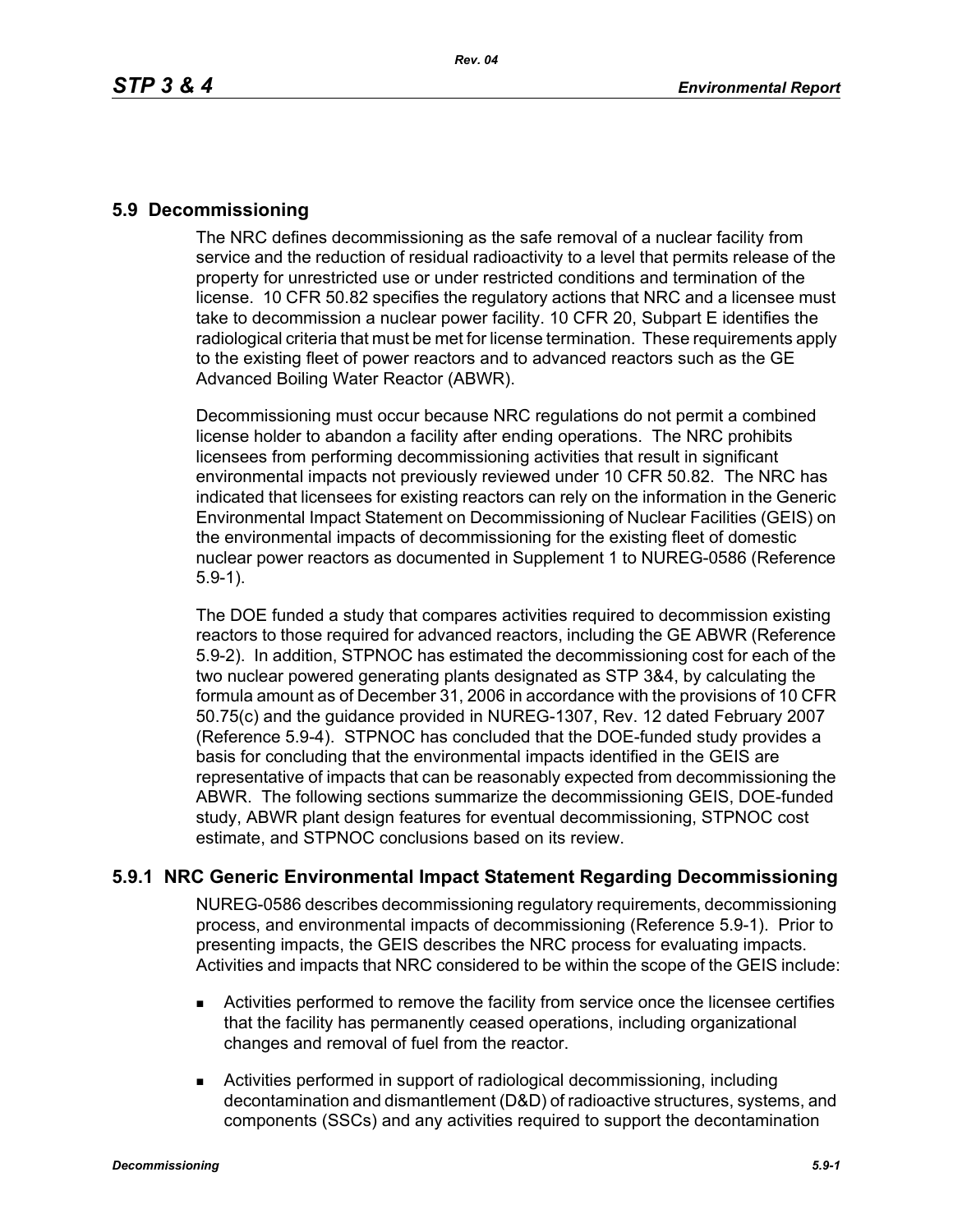and dismantlement process such as isolating the spent fuel pool to reduce the scope of required safeguards and security systems so D&D can proceed on the balance of the facility without affecting the spent fuel.

- **EXECT:** Activities performed in support of dismantlement of nonradiological SSCs, such as diesel generator buildings and cooling towers.
- Activities performed up to license termination and their resulting impacts as provided by the definition of decommissioning, including shipment and processing of radioactive waste.
- Nonradiological impacts occurring after license termination from activities conducted during decommissioning.
- Activities related to release of the facility.
- **Human health impacts from radiological and nonradiological decommissioning** activities.

According to Section 5.9 of NUREG-1555 (Reference 5.9-3), studies of social and environmental effects of decommissioning large commercial power generating units have not identified any significant impacts beyond those considered in the GEIS on decommissioning. The GEIS evaluates the environmental impact of the following three decommissioning methods:

- **DECON** The equipment, structures, and portions of the facility and site that contain radioactive contaminants are removed or decontaminated to a level that permits termination of the license shortly after cessation of operations.
- SAFSTOR The facility is placed in a safe stable condition and maintained in that state (safe storage) until it is subsequently decontaminated and dismantled to levels that permit license termination. During SAFSTOR, a facility is left intact, but the fuel is removed from the reactor vessel and radioactive liquids are drained from systems and components and then processed. Radioactive decay occurs during the SAFSTOR period, thus reducing the quantity of contaminated and radioactive material that must be disposed of during the decontamination and dismantlement of the facility at the end of the storage period.
- ENTOMB This alternative involves encasing radioactive SSCs in a structurally long-lived substance, such as concrete. The entombed structure is appropriately maintained, and continued surveillance is carried out until the radioactivity decays to a level that permits termination of the license.

Definitive plans for decommissioning are required by the NRC after a decision has been made to cease operations. The general environmental impacts are summarized in this section, because detailed analyses of decommissioning alternatives are not prepared until cessation of operations.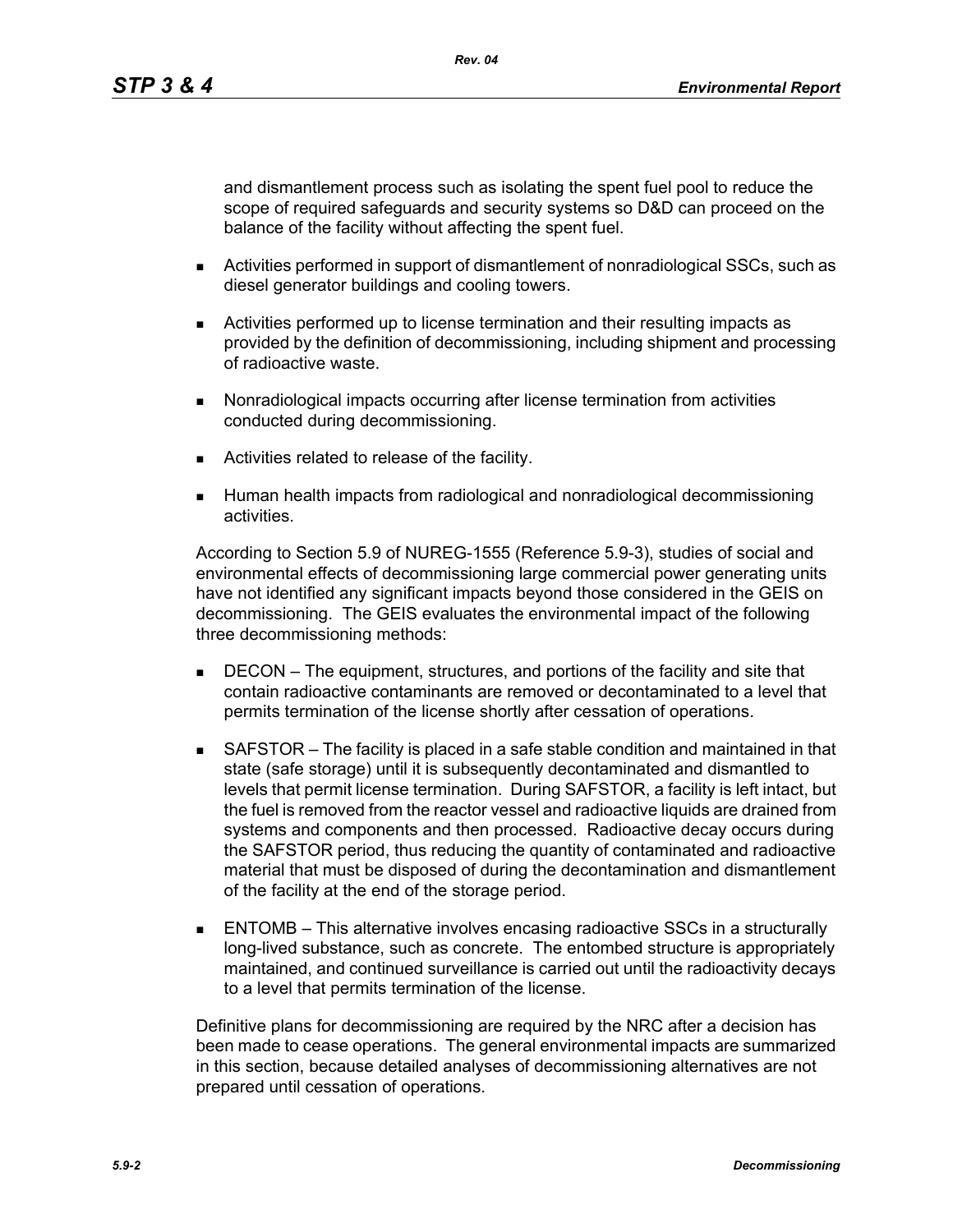As discussed in NUREG-0586, decommissioning a nuclear facility that has reached the end of its useful life generally has a positive environmental impact. The air quality, water quality, and ecological impacts of decommissioning are expected to be substantially smaller than those of power plant construction or operation because the level of activity and the releases to the environment are expected to be smaller during decommissioning than during construction and operation. The major environmental impact, regardless of the specific decommissioning option selected, is the commitment of small amounts of land for waste burial in exchange for the potential reuse of the land where the facility is located. Socioeconomic impacts of decommissioning will result from the demands on, and contributions to, the community by the workers employed to decommission a power plant (Reference 5.9-3).

Experience with decommissioned power plants has shown that the occupational exposures during the decommissioning period are comparable to those associated with refueling and plant maintenance when a plant is operational. Each potential decommissioning alternative will have radiological impacts from the transport of materials to their disposal sites. The expected impact from this transportation activity will not be significantly different from normal operations (Reference 5.9-3).

#### **5.9.2 DOE-Funded Study on Decommissioning Costs**

The total cost of decommissioning depends on many factors, including the sequence and timing of the various stages of the program, location of the facility, current radioactive waste burial costs, and plans for spent fuel storage. To ensure that a lack of funds does not result in delays in or improper conduct of decommissioning that may adversely affect public health and safety, 10 CFR 50.75 requires that operating license applicants and licensees provide reasonable assurance that adequate funds for performing decommissioning will be available at the end of operation. To provide this assurance, the regulation requires that two factors be considered: (1) the amount of funds needed for decommissioning, and (2) the method used to provide financial assurance. At its discretion, an applicant may submit a certification based either on the formulas provided in 10 CFR 50.75 or, when a higher funding level is desired, on a facility-specific cost estimate that is equal to or greater than that calculated using the formula in 10 CFR 50.75, consistent with guidance provided by Regulatory Guide 1.159 (Reference 5.9-5).

To support development of advanced reactors for production of electric power and to establish the requirements for providing reasonable assurance that adequate funds for performing decommissioning will be available at the end of plant operations, a study was commissioned by DOE (Reference 5.9-2). The study presents estimates of the costs to decommission the advanced reactor designs following a scheduled cessation of plant operations. Four reactor types were evaluated in this report: the GE ABWR, the GE Economic Simplified Boiling Water Reactor (ESBWR), the Westinghouse Advanced Passive Pressurized Water Reactor (AP1000), and the Atomic Energy of Canada, Limited (AECL) Advanced CANDU Reactor (ACR-700). The cost analysis described in the study is based on the prompt decommissioning alternative, or DECON, as defined in NUREG-0586. The DECON alternative is also the basis for the NRC funding regulations in 10 CFR 50.75 and use of the DECON alternative for the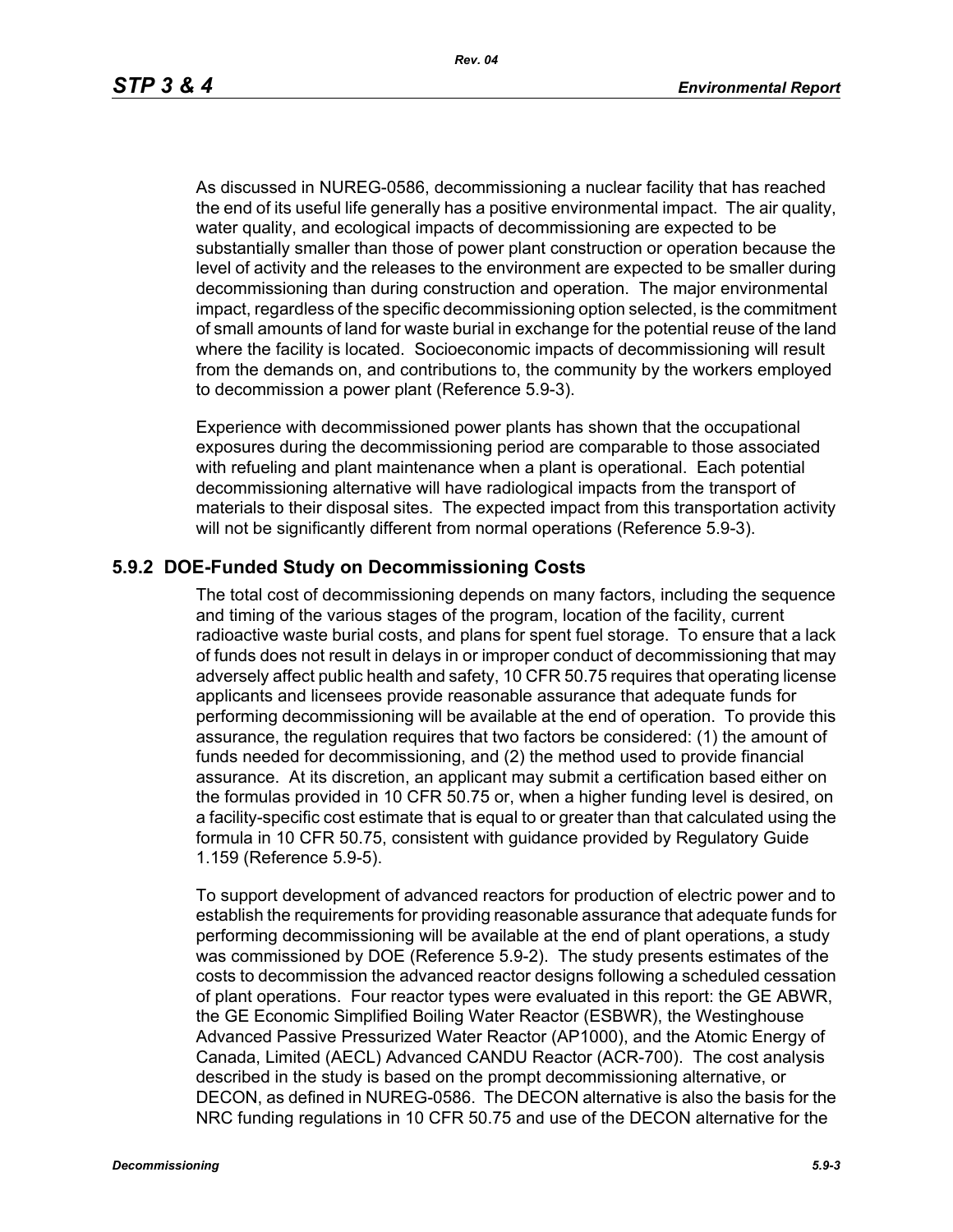advanced reactor designs facilitates the comparison with NRC estimates and financial provisions.

DECON comprises four distinct periods of effort:

- *(1)* Pre-shutdown planning/engineering
- *(2)* Plant deactivation and transition (no activities are conducted during this period that will affect the safe operation of the spent fuel pool)
- *(3)* Decontamination and dismantlement with concurrent operations in the spentfuel pool until the pool inventory is zero
- *(4)* License termination

Each of the decommissioning activities evaluated in the GEIS is performed during one or more of the periods identified above. Because of the delays in development of the federal waste management system, it may be necessary to continue operation of a dry fuel storage facility on the reactor site after the reactor systems have been dismantled and the reactor nuclear license terminated.

The cost estimates described in the DOE study were developed using the same cost estimating methodology used by NRC and consider the typical features of a generic site located in the southeast, including the nuclear steam supply systems, power generation systems, support services, site buildings, and ancillary facilities. STPNOC considers this to be a valid approach for STP 3 & 4. The estimates are based on numerous fundamental assumptions, including labor costs, low-level radioactive waste disposal costs and practices, regulatory requirements, and project contingencies. The primary cost contributors identified in the study are either labor-related or associated with the management and disposition of the radioactive waste. Overall, the DOE study concluded that with consistent operating and management assumptions, the total decommissioning costs projected for the advanced reactor designs are comparable to those projected by NRC for operating reactors with appropriate reductions in costs due to reduced physical plant inventories (Reference 5.9-2).

# **5.9.3 ABWR Plant Design Features for Decommissioning**

The reduction of personnel exposure during decommissioning depends to a large extent on the same general principles for occupational exposure as for normal operations. The ABWR design emphasizes the use of materials selected to have low corrosion rates and reduced buildup of radioactivity on equipment, resulting in lower radiation fields after plant operations and lower activity rates to contend with during the decommissioning process. Decontamination connections on equipment used for light decontamination prior to maintenance can be successfully used to perform heavy acid wash decontamination after final operations to remove more embedded contaminants. The overall design of the plant allows for repair and maintenance including change-out of all major equipment with a few limited exceptions. This allows for all the plant equipment to be readily removed from the buildings after shutdown for disassembly, decontamination, and disposal. Special attention has been given in the design to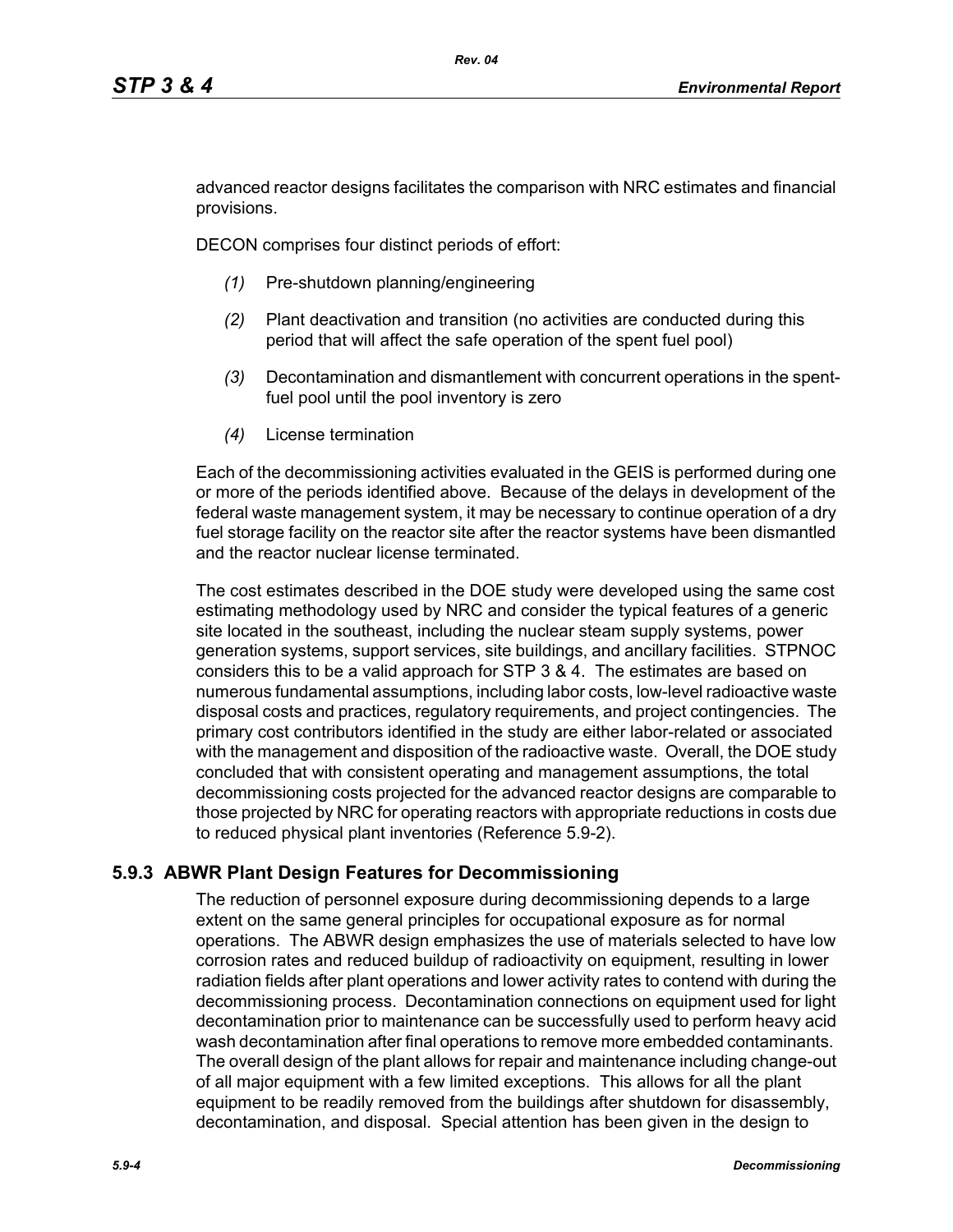*Rev. 04*

provide access and equipment handling capabilities for the maintenance of major components. These design features, such as overhead monorails, lifting devices, and in-place ladders enhance access and removal of equipment and access to all parts of the plant except those most heavily contaminated. Additionally, two operational activities have a significant effect on decommissioning: (1) maintenance of plant water chemistry within existing limitations to minimize contamination, and (2) maintaining records of plant modifications to minimize post-operational uncertainty due to changes in equipment, piping, and electrical routing or inventive modifications.

# **5.9.4 STP Units 3 and 4 Decommissioning Cost Estimate**

STPNOC has established a decommissioning cost estimate for each of the GE ABWR units proposed to be constructed on the STP site in order to assess the financial obligations pertaining to the eventual decommissioning of the two units. Part 1.4 of the COLA describes the plans for providing financial assurance for the decommissioning of the two units and includes a certification regarding the cost estimate for each unit, which is provided in Table 1.4 appended to Part 1 of the COLA. The cost estimate or "formula amount" for the minimum certification is calculated in accordance with the provisions of 10 CFR 50.75(c) and the guidance provided in NUREG-1307, Rev. 12 dated February 2007 (Reference 5.9-4), which assumes the DECON decommissioning alternative. The estimate assumes the removal of all contaminated and activated plant components and structural materials such that the owner may then have unrestricted use of the site with no further requirements for an operating license. Similar to the DOE study, the primary cost contributors identified are labor-related or associated with the management and disposition of the radioactive waste.

The STPNOC projected cost to decommission each of the GE ABWRs is estimated to be approximately \$517 million, reported in end of year 2006 dollars. This minimum certification amount for each plant was calculated using the formula delineated in 10 CFR 50.75(c)(1) and appropriate escalation indices, including the waste burial factor provided in NUREG-1307, Rev. 12, for the vendor waste processing option.

## **5.9.5 Conclusions**

STPNOC compared the activities analyzed in the GEIS of the environmental impacts associated with decommissioning the existing fleet of domestic nuclear power reactors with the activities that form the basis for decommissioning cost estimates prepared by DOE for advanced reactor designs and determined that the scope of activities is the same. Projected physical plant inventories associated with advanced reactor designs will generally be less than those for currently operating power reactors due to advances in technology that simplify maintenance and benefit decommissioning. Based on this comparison, STPNOC has concluded that the environmental impacts identified in the GEIS are representative of impacts that can be reasonably expected from decommissioning the GE ABWR.

STPNOC has projected a total decommissioning cost estimate using the NRC's formula amount in accordance with 10 CFR 50.75(c)(1). The cost projected to decommission two GE ABWRs using the DECON alternative is estimated to be \$1.034 billion, reported in end of year 2006 dollars. As permitted by NRC's rules, the